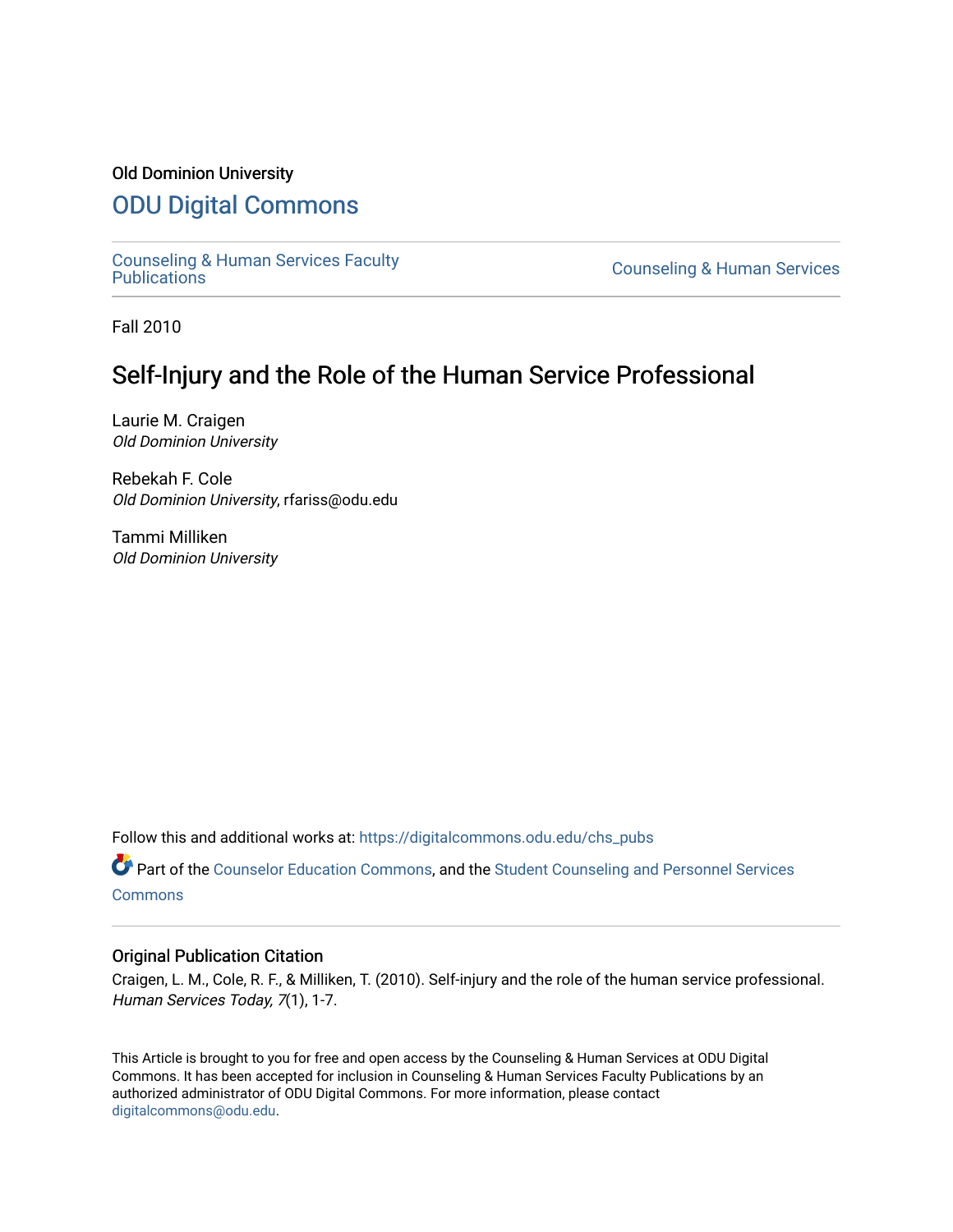# **Self-Injury and the Role of the Human Service Professional**

**Laurie M. Craigen, Ph.D., LPC Rebekah F. Cole Tammi Milliken** Old Dominion University Norfolk, Virginia, USA



### *Abstract*

*Given the broad field of human services, human service professionals are likely to encounter self-injur. Thus it is critical that they become knowledgeable about self-injury and understand how to best intervene with clients who self-injure. Through case studies the readers will learn about helpful ways to respond to a client who harms him/her self through the use of a nonjudgmental and supportive stance. This manuscript has direct implications for direct human service providers, human service educators, human service students, and supervisors by demonstrating the wide continuum of services humans service professionals can provide to clients who self-injure including: utilizing basic helping skills, educating oneself, issues of confidentiality, how to make referrals, and the importance of creating self-injury protocols.* 

### **Introduction**

Self-injury is a socially unacceptable act aimed to self-soothe (Craigen, Healey, Walley, Byrd, and Schuster, 2010). It can be described by the self-destructive actions of the client which may include cutting, burning, wound interference, bone breaking, limb amputation, eye enucleation, hair pulling, and eating disorders (Favazza & Conterio, 1989; Levenkron, 1998; McAllister, 2003; Trepal & Wester, 2005; Zila & Kiselica, 2001). Individuals who self-injure may also exhibit noticeable characteristics that may suggest that he or she is harming oneself. These characteristics include blood stains on the clothes, loose fitting clothes, and becoming defensive when approached about self-injury. Other behaviors may include a predilection towards sharp, accessible objects such as knives, needles, scissors, razors, and paper clips (Favazza & Conterio, 1989; Levenkron, 1998; Zila & Kiselica, 2001).

Youth and adolescents as well as women make up a high percentage of self-injuring clients that human service professionals may encounter. Thirteen percent of adolescents, for example, engage in self-injury (McAllister, 2003). In addition, 40-60% of adolescents in an inpatient setting engage in self-injury (Ross & Heath, 2002). Furthermore, the typical age range for clients who self-injure is 13-23 years old (Favazza & Conterio, 1989). These statistics ultimately may be unreliable or underestimated based on the number of self-injurious clients who are reported or go unreported (McAllister, 2003). Further, many of these statistics are drawn from data in both emergency room and inpatient settings. The reality is that many individuals who self-injure never receive these kinds of services. In addition to the high numbers of youth and adolescents who self-injure, women are three to four times more likely to self-injure than men (McAllister, 2003). One common explanation is that the high percentage may result from negative or pressure-filled messages from society that women receive throughout their lives (Parker, Bermudez, & Neustifter, 2007).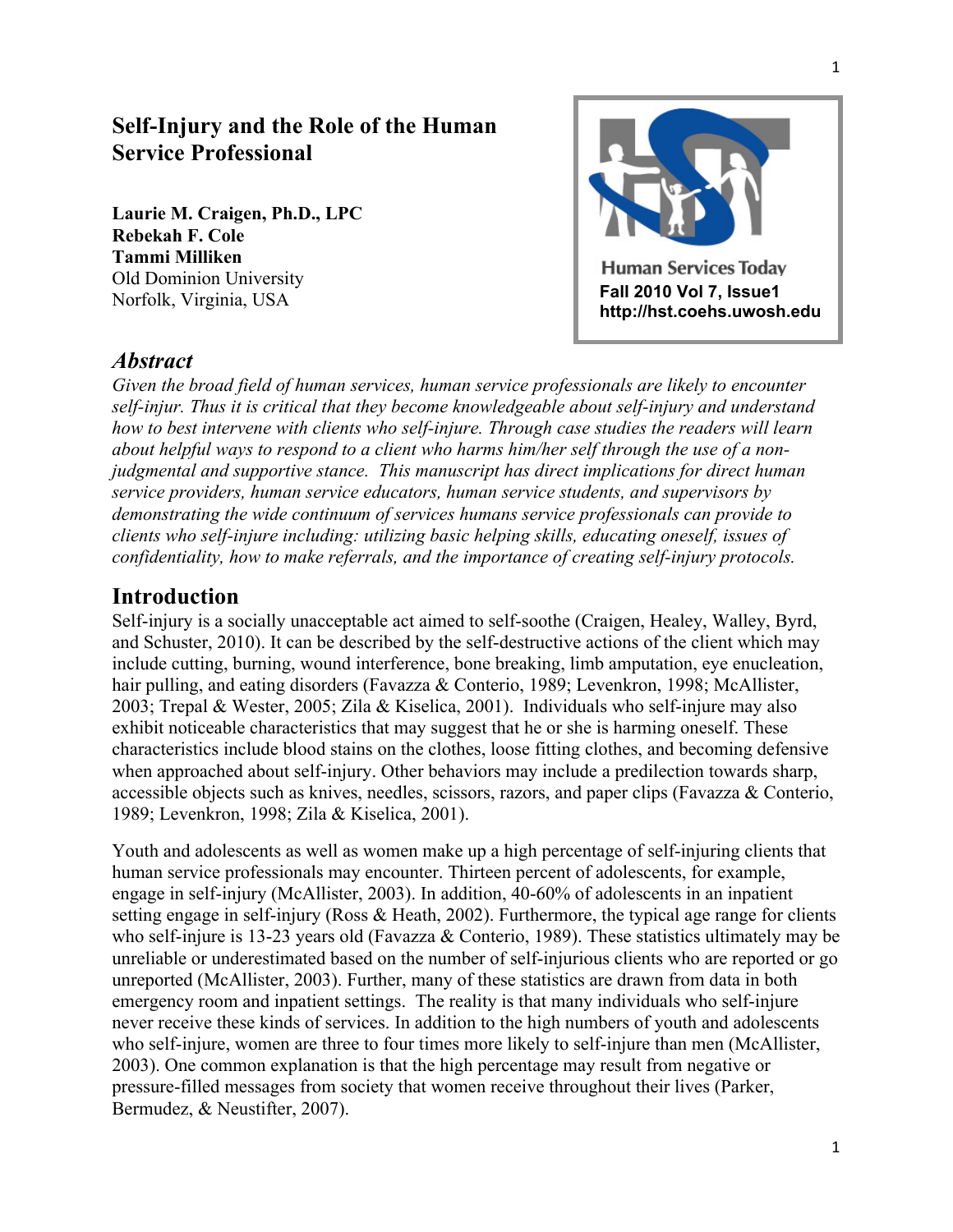### **Relevance to Human Service Professionals**

Working with clients who self-injure is relevant to the defined roles of the human service professional, especially as he or she acts as a broker, advocate, teacher, behavior changer, mobilize, and caregiver (Neukrug, 2008). Further, the basic characteristics of an effective human service professional such as relationship building, genuineness, acceptance, and empathy (Neukrug, 2008) are found to be compatible with the needs of a client who self-injures (Craigen & Foster, 2009). Given the diverse roles and characteristics of the human service professional, it is likely that human service professionals will encounter a client who harms him/herself. Human service professionals additionally may be the first point of contact for the client as a caseworker, residential staff member, intake interviewer, child advocate, or as another front-line position (Craigen, 2008).

While human service professionals seem to be in an ideal position to work with clients who selfinjure, many professionals may feel unprepared, unable, or ineffective in working with individuals who harm themselves (Zila & Kiselica, 2001). This is not surprising given that preservice education on self-injury in human service programs is not common (CSHSE, 2010). Also, there are no universal guidelines for treating clients who self-injure, which may serve as an additional challenge for human service professionals faced with clients who cause harm to themselves (Muehkenkamp, 2006; Trepal &Wester, 2007).

Thus far, the authors of this manuscript have introduced the topic of self-injury, provided a definition of self-injury, revealed demographics of clients who self-injure, and stressed the importance of knowledge and awareness for human service professionals. The following case vignettes were developed by the authors and informed by the research and literature on selfinjury best practices. Further, they are provided so that human service professionals in a variety of different settings can consider how to respond and intervene with clients who self-injure. At the conclusion of each case vignette, the authors will highlight a variety of best practices for working with clients who self-injure. Thus, the purpose of this paper is to provide human service professionals with case vignettes that are readily adaptable to their real-world experiences in the field of human services.

### **Case Vignettes**

#### *Jill: Intake Coordinator*

Jill is an intake coordinator at a community services board in the Southeastern United States. She recently graduated with a Bachelor of Science in Human Services degree. Her main duty is to conduct face-to-face intake interviews. Then, she assigns each case to the appropriate helping professional.

After a long day of work, Jill's last appointment arrives. Amy walks in to the building with her mother. She appears frustrated and unhappy to be at the appointment as evidenced by her closed-off posture. Her mother speaks first, stating "Amy is here because she is cutting herself and we need to get her help right away." Amy reacts strongly to her mother's comments yelling, "Mom, please leave, I don't want you in my business." Shaking her head, her mother stands up and leaves the room. Jill begins her intake with Amy. Jill starts by welcoming Amy and introduces herself to Amy in an attempt to make her feel more comfortable. She then asks Amy to share some information about herself. Amy talks about her love for music, her involvement in the acting program, and her desire to be a music producer. After actively listening to Amy share,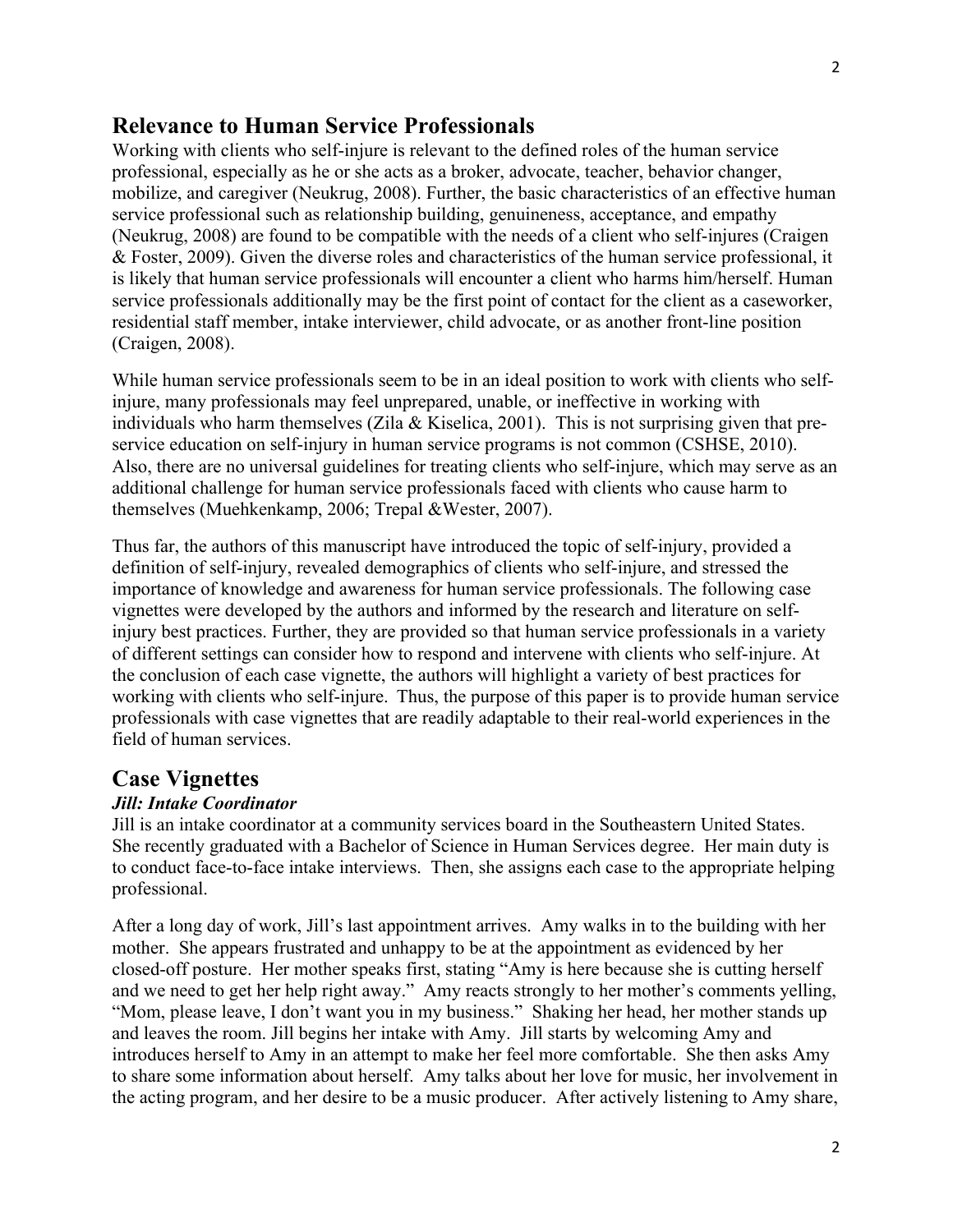3

Jill leans in and asks, "Can you tell me in your own words what brings you here today?" Amy responds, "I cut myself when I get angry and my mother found out. She thinks I am crazy. I guess I am just a crazy and weird kid." Jill shakes her head and responds, "You don't seem weird to me. You sound like a very passionate young woman and it seems like cutting may be your outlet for expressing your anger. In counseling here, you and your counselor will work on finding other ways of expressing your anger." Amy remarks, "Well, you may be the only person on the face of this earth that doesn't think I am crazy." [The interview continues as Jill asks more questions on the intake interview].

### *Analysis of Jill*

In this vignette, Jill responded to her client, Amy, in a non-judgmental manner. Her words were void of blame and judgment and demonstrated an understanding of self-injury. Oftentimes, human service professionals pathologize self-injury due to their lack of understanding and knowledge about the behavior (Craigen, 2008). These approaches have long-lasting effects upon individuals resulting in both negative views of the self and helping professionals (Favazza & Conterio, 1989; Shaw, 2002; Craigen & Foster, 2009). Jill also validated Amy's feelings and took the time to learn about her and listen to her. Craigen & Foster (2009) indicate that women who self-injure value a helper who takes the time to listen to their story and gets to know them beyond their self-injury. In this vignette, Jill asked Amy to share information about herself without interrupting or interjecting her own thoughts. In summary, Jill demonstrated two skills that are critical to utilize when working with self-injury: responding without judgment and listening. It would behoove human service professionals in a variety of different contexts to adopt these tools in their own work with clients who self-injure.

### *Kenneth: Residential Treatment Provider*

Kenneth is a senior undergraduate student at a large university in the northeastern United States. He is halfway through his required internship and plans to graduate with his bachelor's degree in Human Services next semester. His internship site is a residential treatment home for at-risk young men ages 12-17. There are seven men living at the home. Kenneth is responsible for overseeing their activities and providing support, among several other duties. Late one night, David, a 14 year-old boy walked down the stairs with what appeared to be a bloodstain on his shirt. Kenneth asked David what happened and David lifted up his sleeve revealing a series of cuts on his forearm. Kenneth sat with David for a while as they discussed David's feelings and his reasons for harming himself.

Kenneth immediately reported the case to his supervisor, as he remembered that the two main reasons for breaking confidentiality are potential harm to oneself and others. Kenneth then made a referral to a local counseling agency so David could receive in-depth counseling services. Finally, because it was the first time that Kenneth had ever encountered the behavior, he left work that night and immediately started researching and learning about the topic of self-injury. In his reading, he learned about the importance for agencies to have their own self-injury protocol. The next day, Kenneth advocated for a protocol to be developed to one of his supervisors. As a result, by the end of his internship, a protocol was in place.

### *Analysis of Kenneth*

In this vignette, we will highlight four actions that Kenneth took with David. Each action reflects best practices when working with a client who self-injures: making referrals, reporting incidences of self-injury, educating oneself, and creating a self-injury protocol. After responding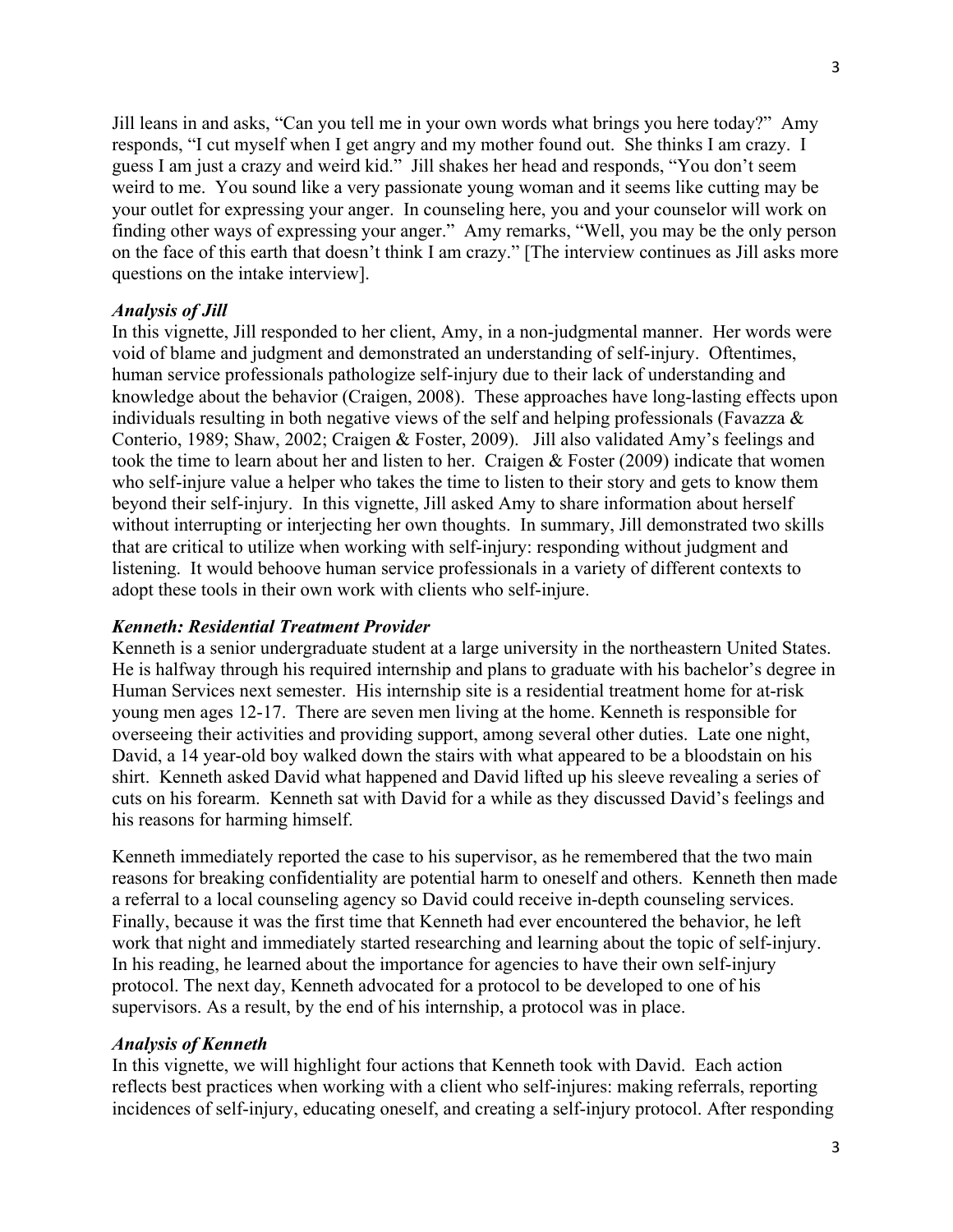in an understanding and nonjudgmental manner, Kenneth referred David to a local counseling agency. Kenneth realized that he did not have the knowledge or skills to provide in-depth counseling related to self-injury. Making referrals based on one's level of expertise is an ethical obligation for human service professionals (Craigen, 2008). The National Organization of Human Services' Ethical Standard 26 states the following: "Human service professionals know the limit and scope of their professional knowledge and offer services only within their knowledge and skill base" (NOHS, 2010).

In addition to making a referral, Kenneth also reported the incidence of self-injury to his direct supervisor as he remembered what he learned in his coursework related to confidentiality. The National Organization of Human Services (NOHS) Ethical Standard 4, states the following:

If it is suspected that danger or harm may occur to the client or to others as a result of a client's behavior, the human service professional acts in an appropriate and professional manner to protect the safety of those individuals. This may involve seeking consultation, supervision, and/or breaking the confidentiality of the relationship (NOHS, 2010).

While this statement is clear, self-injury falls within a grey area -- the behavior is certainly causing damage but the level of damage is debatable. Self-injury is not necessarily synonymous with suicide. Oftentimes, the intent behind each behavior is radically different. At the same time, parallels do exist between the two behaviors (Vicekandanda, 2000). Research indicates that approximately 55%-85% of individuals who self-injure have made at least one suicide attempt (Favazza & Conterio, 1989; Stanley, Gameroff, Michalsen, & Mann, 2001). Yet, a newer conceptualization argues that both self-injury and suicide are forms of self-injurious behavior that fall at extreme ends of the same continuum (Craigen, et. al, 2010). While this grey area clearly exists, Kenneth made a decision that would best protect David from harm - reporting the behavior to his supervisor.

Kenneth was equally impressive as he sought to learn more about self-injury. As soon as he left work, he delved into the research and literature on self-injury in order to best help David. As human service professionals, it is impossible to know about every behavior and every type of individual. However, it is critical that we have an open-mind and are willing to seek knowledge when we are lacking in a particular area. Some would say that it is our ethical obligation to not only read about self-injury, but also to attain adequate training on the topic of self-injury (Trepal & Wester, 2007). So, in addition to reading the literature, Kenneth could also attend workshops on self-injury and advocate for pre-service training on self-injury at his university.

Finally, it was most impressive that Kenneth advocated for his agency to create a self-injury protocol. Many agencies have suicide protocols or formal guidelines when working with a client who is suicidal, yet very few agencies have self-injury protocols. A self-injury protocol would ensure that all employees respond to self-injury in a uniform manner. A comprehensive selfinjury protocol may further include information on how staff can distinguish between self-injury and suicide, information on reporting self-injury, making appropriate referrals, and how to respond to acts of self-injury that need immediate attention (Walsh, 2006).

## **Case Vignette Summaries**

The two case vignettes of Jill and Kenneth highlight critical ways of working with clients who self-injure. They demonstrate a variety of different interventions including basic helping skills,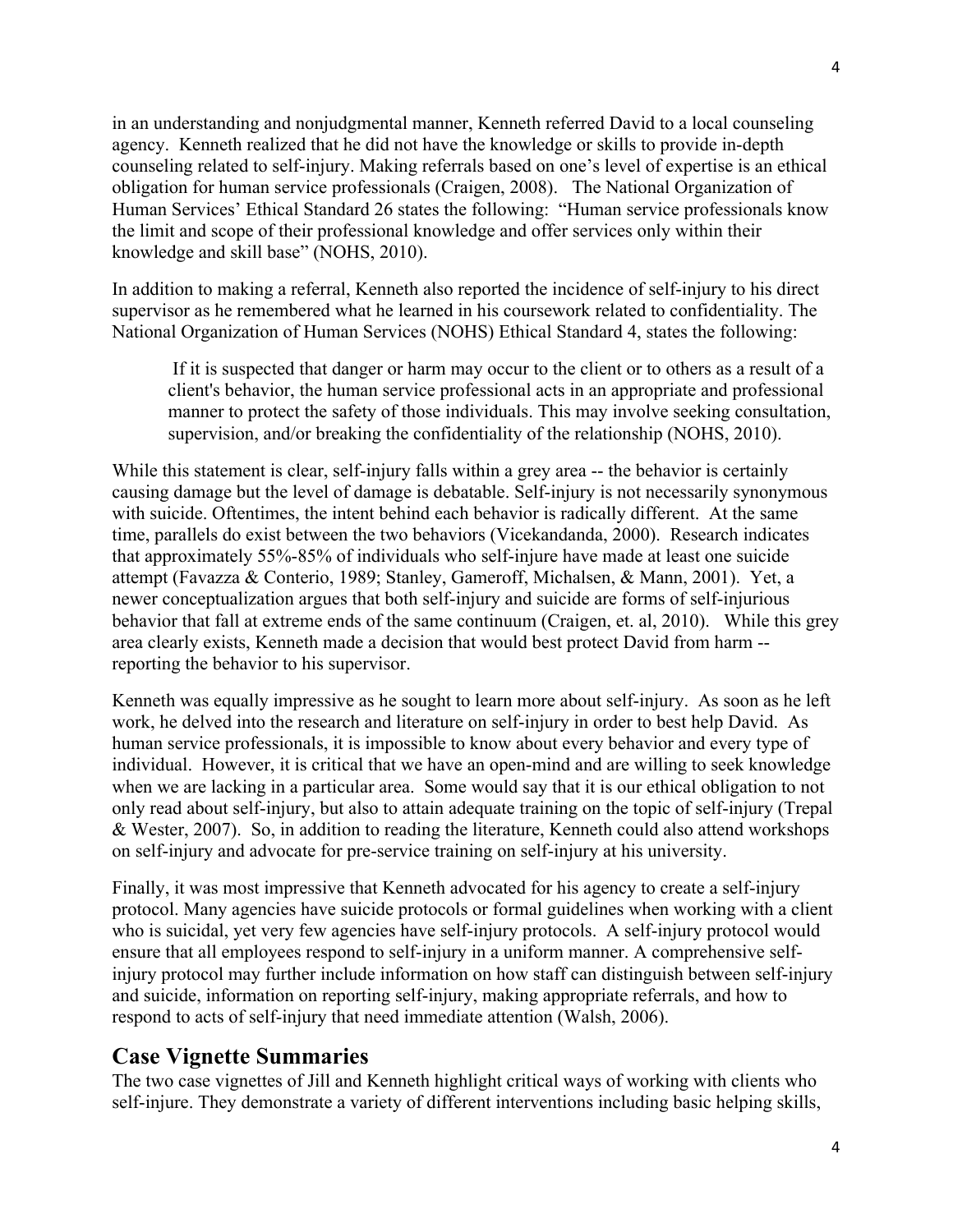educating oneself on the topic of self-injury, issues of confidentiality, making referrals, and creating self-injury protocols.

### **Discussion**

Given the broad field of human services, human service professionals are likely to encounter self-injury and it is critical that they become knowledgeable about self-injury and understand how to best intervene with clients who self-injure. This manuscript has direct implications for direct human service providers, human service educators, human service students, and supervisors. It demonstrates the wide continuum of services human service professionals can provide to clients who self-injure including: utilizing basic helping skills, educating oneself, issues of confidentiality, how to make referrals, and the importance of creating self-injury protocols.

While a number of interventions are offered, the authors of this study are not arguing that all human service professionals are prepared to effectively work with clients who self-injure. In fact, it is necessary to adhere to the NOHS Ethical Standards which state that human service professionals are not to practice in areas beyond their expertise or training (NOHS, 2010). Thus, prior to working with self-injury human service professionals must have adequate and extensive training on the topic of self-injury. Nonetheless, many of the skills utilized when working with self-injury are indirectly addressed in the context of the human service curriculum. For example, basic helping skills such as listening and encouraging are critical when working with self-injury. Thus, it may prove beneficial for human service educators to focus on developing these skills through their coursework and through their internship.

Additionally, while the topic of self-injury may not be specifically covered within their human service curriculum, it would benefit students to take initiative, become resourceful, and seek information that will help them to better understand self-injury. For example, it may be helpful for a student or human service professional to search for and attend conferences on self-injury, to examine literature on the Internet, to find articles on self-injury within professional journals, or to discover books on self-injury.

Research supports the need for human service educators to teach their students about the limits of confidentiality and empower their students to engage in advocacy on behalf of clients with mental health problems, including self-injury. Thus, human service educators could engage their students in the study of ethical dilemmas related to confidentiality through case studies. For example, with minors who self-injure, does one always break confidentiality? Further, it could be beneficial for educators to encourage discussions or to have mock debates on different issues on the aforementioned question.

In addition to confidentiality, this manuscript addresses the topic of making referrals with clients who self-injure. It is important that professionals have a strong understanding of the referral process. Self-injury is a behavior often accompanied with shame and secrecy (Levenkron, 1998). Thus, when making referrals it is important that human service professionals communicate clearly and openly with the client about *why* they are making the referral, *to whom*  the referral will be made, and *what* the referral process will look like.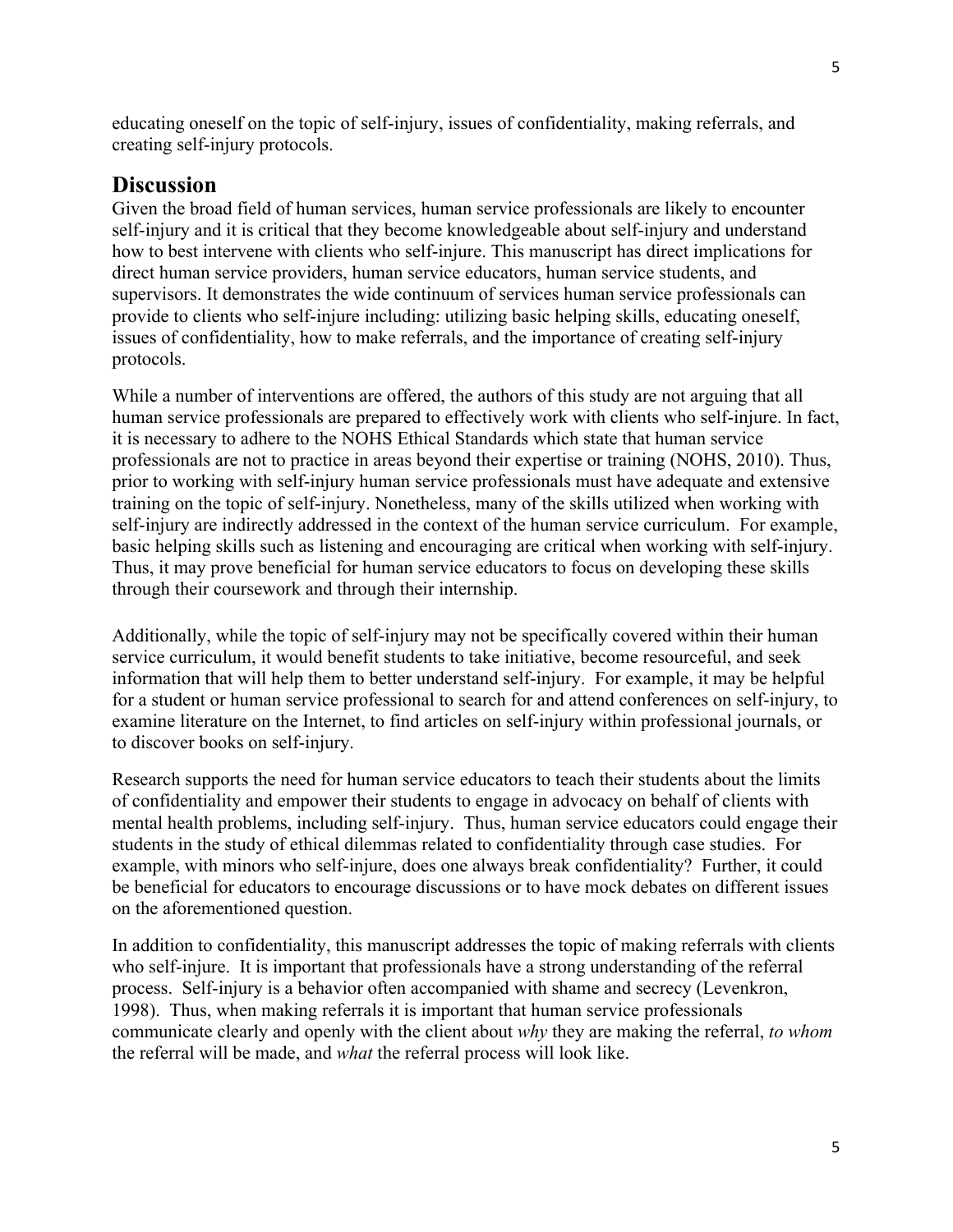The topic of self-injury protocols was also addressed within this manuscript. First, while many students and professionals are aware that suicide protocols may exist within the work environment, it is less likely that they are aware of the development and implementation of selfinjury protocols. Thus, educators could teach students about the importance of creating selfinjury protocols and teach students how to advocate for self-injury protocols in a professional and effective manner.

While this manuscript discusses the importance of learning about self-injury for the human service field, research is lacking on the specific roles that human service professionals can play with self-injury. Future research on the topic of self-injury and how it relates to the human service professional would be beneficial to the field. Researchers could also examine the relationship between training and treatment effectiveness. In other words, does education and knowledge on the topic of self-injury improve treatment outcomes for clients who self-injure? Finally, a study that examines human service professionals' knowledge, awareness, or skills related to self-injury could be help professionals to determine a baseline of where many human service professionals are at in working with clients who self-injure.

### **References**

- Craigen, L. (2008). Working with self-injury: Ten guidelines for human service professionals. *Human Service Education, 27*(1), 132-142.
- Craigen, L., & Foster, V. (2009). A qualitative investigation of the counseling experiences of adolescent women with a history of self-injury. *Journal of Mental Health Counseling, 31*(1), 76-94.
- Craigen, L., Healey, A., Walley, C., Byrd, R., & Schuster, J. (2010). Assessment and self-injury: Implications for mental health professionals. *Measurement and Evaluation in Counseling and Development, 43*(15), 3-15.
- CSHSE (2010). Council For Standards in Human Service Educators. Retrieved from http://www.cshse.org/
- Favazza, A. R., & Conterio, K. (1989). The plight of chronic self-mutilators. *Journal of Community Mental Health*, 24, 22-30.
- Levenkron, S. (1998). *Understanding and overcoming self-mutilation*. New York: W.W. Norton and Company.
- McAllister, M. (2003). Multiple meanings of self-harm: A critical review. *International Journal of Mental Health Nursing, 12*, 175-185.
- Muehlenkamp, J. J. (2006). Empirically supported treatments and general therapy guidelines for non-suicidal self-injury. *Journal of Mental Health Counseling, 28*(2), 166-185.
- NOHS (National Organization of Human Services). (2010). Retrieved from www.natinonalhumanservices.org